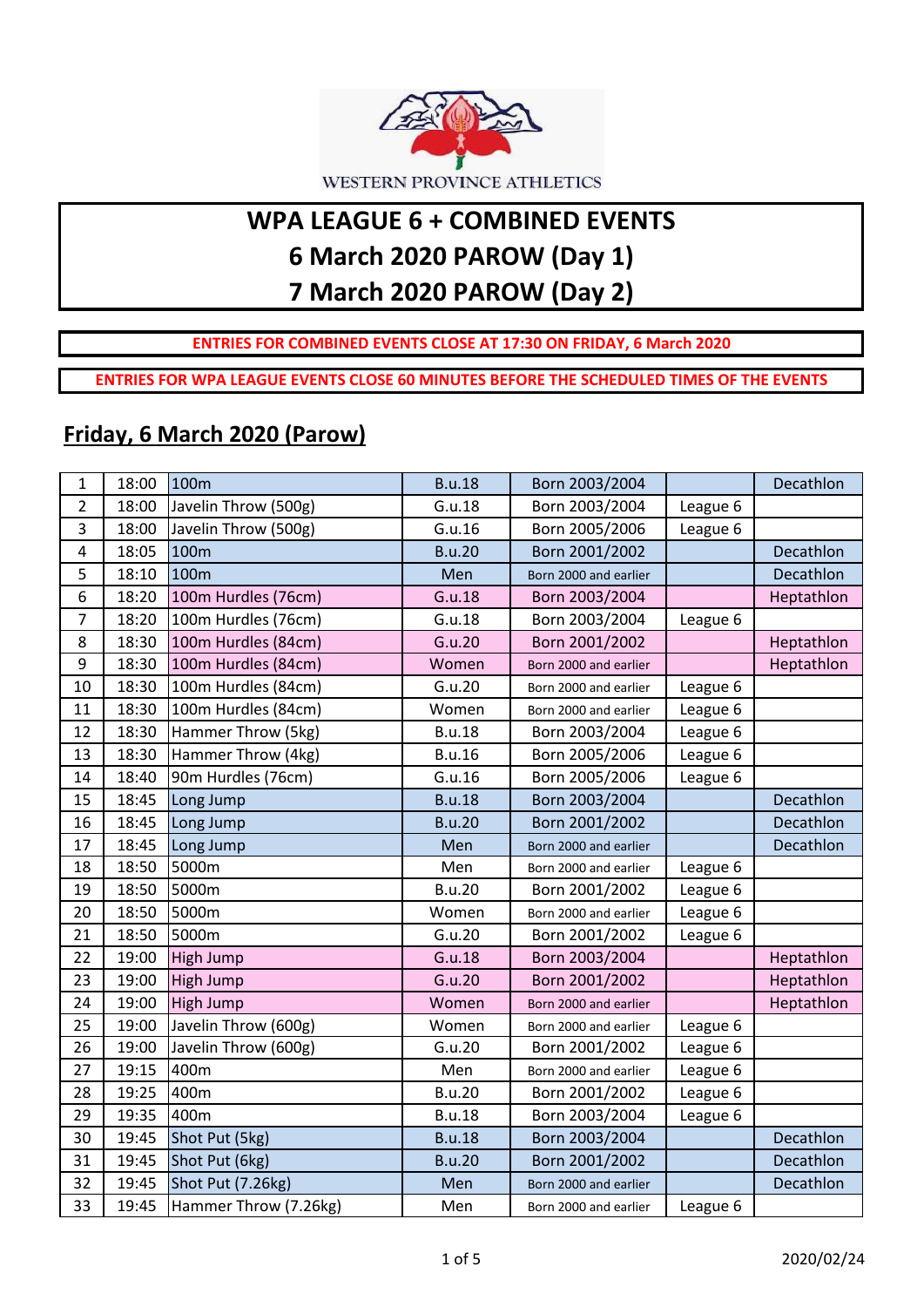| 34 | 19:45 | Hammer Throw (6kg)         | <b>B.u.20</b> | Born 2001/2002        | League 6 |            |
|----|-------|----------------------------|---------------|-----------------------|----------|------------|
| 35 | 19:45 | 400m                       | <b>B.u.16</b> | Born 2005/2006        | League 6 |            |
| 36 | 19:55 | 400m                       | Women         | Born 2000 and earlier | League 6 |            |
| 37 | 20:00 | Triple Jump                | Women         | Born 2000 and earlier | League 6 |            |
| 38 | 20:00 | Triple Jump                | G.u.20        | Born 2001/2002        | League 6 |            |
| 39 | 20:00 | Triple Jump                | G.u.18        | Born 2003/2004        | League 6 |            |
| 40 | 20:00 | Triple Jump                | G.u.16        | Born 2005/2006        | League 6 |            |
| 41 | 20:00 | Javelin Throw (700g)       | <b>B.u.18</b> | Born 2003/2004        | League 6 |            |
| 42 | 20:00 | Javelin Throw (600g)       | <b>B.u.16</b> | Born 2005/2006        | League 6 |            |
| 43 | 20:05 | 400m                       | G.u.20        | Born 2001/2002        | League 6 |            |
| 44 | 20:15 | 400m                       | G.u.18        | Born 2003/2004        | League 6 |            |
| 45 | 20:25 | 400m                       | G.u.16        | Born 2005/2006        | League 6 |            |
| 46 | 20:30 | Shot Put (3kg)             | G.u.18        | Born 2003/2004        |          | Heptathlon |
| 47 | 20:30 | Shot Put (4kg)             | G.u.20        | Born 2001/2002        |          | Heptathlon |
| 48 | 20:30 | Shot Put (4kg)             | Women         | Born 2000 and earlier |          | Heptathlon |
| 49 | 20:35 | 1500m                      | Men           | Born 2000 and earlier | League 6 |            |
| 50 | 20:35 | 1500m                      | <b>B.u.20</b> | Born 2001/2002        | League 6 |            |
| 51 | 20:45 | High Jump                  | <b>B.u.18</b> | Born 2003/2004        |          | Decathlon  |
| 52 | 20:45 | High Jump                  | <b>B.u.20</b> | Born 2001/2002        |          | Decathlon  |
| 53 | 20:45 | High Jump                  | Men           | Born 2000 and earlier |          | Decathlon  |
| 54 | 20:45 | 1500m                      | <b>B.u.18</b> | Born 2003/2004        | League 6 |            |
| 55 | 20:45 | 1500m                      | <b>B.u.16</b> | Born 2005/2006        | League 6 |            |
| 56 | 20:55 | 1500m                      | Women         | Born 2000 and earlier | League 6 |            |
| 57 | 20:55 | 1500m                      | G.u.20        | Born 2001/2002        | League 6 |            |
| 58 | 20:55 | 1500m                      | G.u.18        | Born 2003/2004        | League 6 |            |
| 59 | 20:55 | 1500m                      | G.u.16        | Born 2005/2006        | League 6 |            |
| 60 | 21:05 | 3000m Steeple Chase (91cm) | Men           | Born 2000 and earlier | League 6 |            |
| 61 | 21:05 | 3000m Steeple Chase (91cm) | <b>B.u.20</b> | Born 2001/2002        | League 6 |            |
| 62 | 21:15 | Long Jump                  | <b>B.u.18</b> | Born 2003/2004        | League 6 |            |
| 63 | 21:15 | Long Jump                  | <b>B.u.16</b> | Born 2005/2006        | League 6 |            |
| 64 | 21:20 | 3000m Steeple Chase (76cm) | Women         | Born 2000 and earlier | League 6 |            |
| 65 | 21:20 | 3000m Steeple Chase (76cm) | G.u.20        | Born 2001/2002        | League 6 |            |
| 66 | 21:40 | 2000m Steeple Chase (76cm) | G.u.18        | Born 2003/2004        | League 6 |            |
| 67 | 22:00 | 2000m Steeple Chase (91cm) | <b>B.u.18</b> | Born 2003/2004        | League 6 |            |
| 68 | 22:15 | 1500m Steeple Chase (76cm) | <b>B.u.16</b> | Born 2005/2006        | League 6 |            |
| 69 | 22:15 | 1500m Steeple Chase (76cm) | G.u.16        | Born 2005/2006        | League 6 |            |
| 70 | 22:30 | 200m                       | G.u.18        | Born 2003/2004        |          | Heptathlon |
| 71 | 22:30 | 200m                       | G.u.20        | Born 2001/2002        |          | Heptathlon |
| 72 | 22:30 | 200m                       | Women         | Born 2000 and earlier |          | Heptathlon |
| 73 | 22:35 | 400m                       | <b>B.u.18</b> | Born 2003/2004        |          | Decathlon  |
| 74 | 22:40 | 400m                       | <b>B.u.20</b> | Born 2001/2002        |          | Decathlon  |
| 75 | 22:45 | 400m                       | Men           | Born 2000 and earlier |          | Decathlon  |

## **Saturday, 7 March 2020 (Parow)**

| 76 |       | 10:15 Pole Vault   | G.u.16 | Born 2005/2006        | League 6 |  |
|----|-------|--------------------|--------|-----------------------|----------|--|
| 77 |       | 10:15   Pole Vault | G.u.18 | Born 2003/2004        | League 6 |  |
| 78 |       | 10:15 Pole Vault   | G.u.20 | Born 2001/2002        | League 6 |  |
| 79 | 10:15 | <b>Pole Vault</b>  | Women  | Born 2000 and earlier | League 6 |  |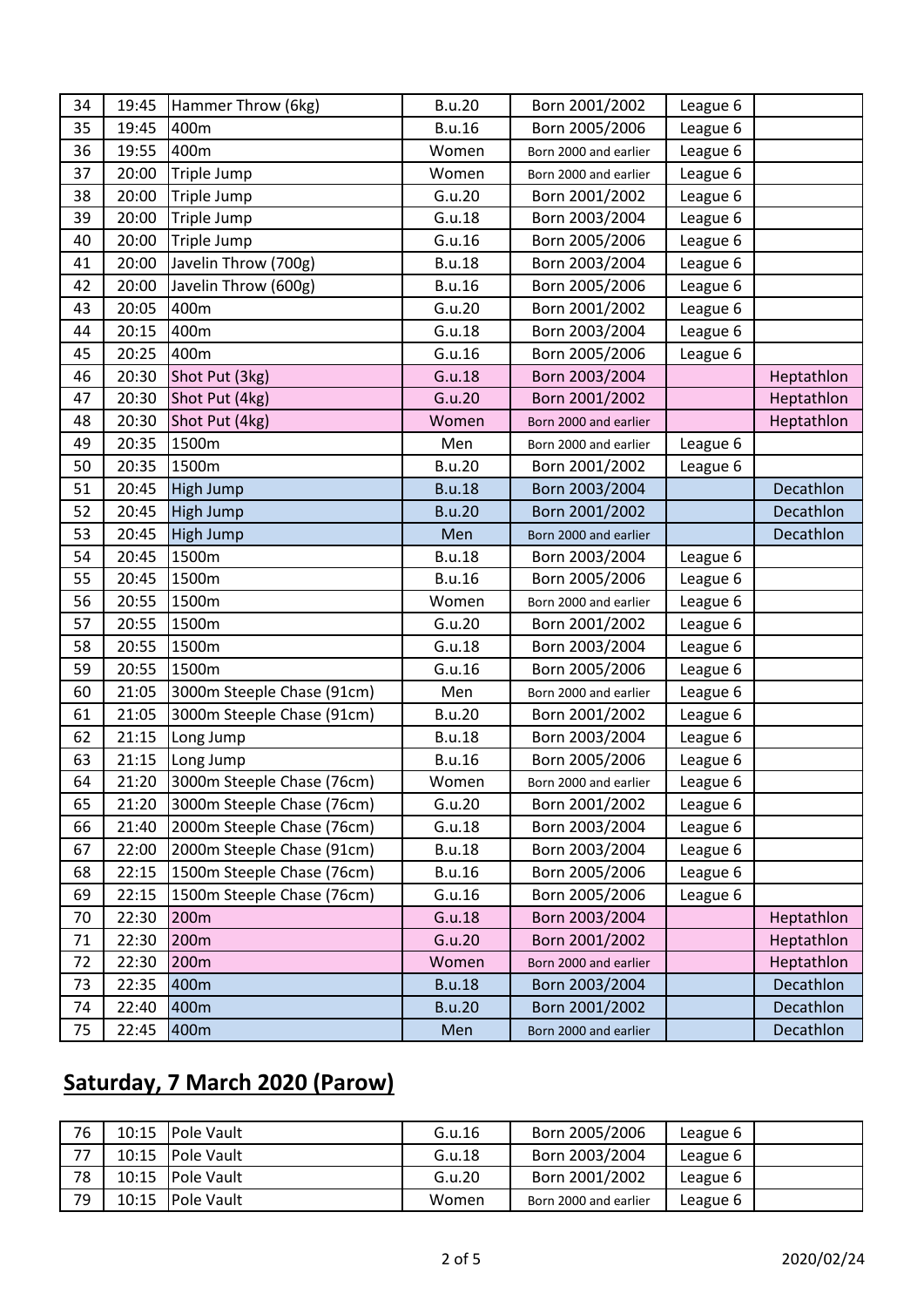| 80  | 10:15 | High Jump            | <b>B.u.18</b> | Born 2003/2004        | League 6 |            |
|-----|-------|----------------------|---------------|-----------------------|----------|------------|
| 81  | 10:15 | High Jump            | <b>B.u.16</b> | Born 2005/2006        | League 6 |            |
| 82  | 10:15 | Triple Jump          | <b>B.u.18</b> | Born 2003/2004        | League 6 |            |
| 83  | 10:15 | Triple Jump          | <b>B.u.16</b> | Born 2005/2006        | League 6 |            |
| 84  | 10:15 | Hammer Throw (4kg)   | Women         | Born 2000 and earlier | League 6 |            |
| 85  | 10:15 | Hammer Throw (4kg)   | G.u.20        | Born 2001/2002        | League 6 |            |
| 86  | 10:15 | Hammer Throw (3kg)   | G.u.18        | Born 2003/2004        | League 6 |            |
| 87  | 10:15 | Hammer Throw (3kg)   | G.u.16        | Born 2005/2006        | League 6 |            |
| 88  | 10:15 | 100m Hurdles (84cm)  | <b>B.u.16</b> | Born 2005/2006        | League 6 |            |
| 89  | 10:30 | 110m Hurdles (91cm)  | <b>B.u.18</b> | Born 2003/2004        |          | Decathlon  |
| 90  | 10:30 | 110m Hurdles (91cm)  | <b>B.u.18</b> | Born 2003/2004        | League 6 |            |
| 91  | 10:40 | 110m Hurdles (98cm)  | <b>B.u.20</b> | Born 2001/2002        |          | Decathlon  |
| 92  | 10:40 | 110m Hurdles (98cm)  | <b>B.u.20</b> | Born 2001/2002        | League 6 |            |
| 93  | 10:50 | 110m Hurdles (106cm) | Men           | Born 2000 and earlier |          | Decathlon  |
| 94  | 10:50 | 110m Hurdles (106cm) | Men           | Born 2000 and earlier | League 6 |            |
| 95  | 11:00 | Shot Put (7.26kg)    | Men           | Born 2000 and earlier | League 6 |            |
| 96  | 11:00 | Shot Put (6kg)       | <b>B.u.20</b> | Born 2001/2002        | League 6 |            |
| 97  | 11:00 | 3000m                | Men           | Born 2000 and earlier | League 6 |            |
| 98  | 11:00 | 3000m                | <b>B.u.20</b> | Born 2001/2002        | League 6 |            |
| 99  | 11:00 | 3000m                | <b>B.u.18</b> | Born 2003/2004        | League 6 |            |
| 100 | 11:00 | 3000m                | <b>B.u.16</b> | Born 2005/2006        | League 6 |            |
| 101 | 11:20 | 3000m                | Women         | Born 2000 and earlier | League 6 |            |
| 102 | 11:20 | 3000m                | G.u.20        | Born 2001/2002        | League 6 |            |
| 103 | 11:20 | 3000m                | G.u.18        | Born 2003/2004        | League 6 |            |
| 104 | 11:20 | 3000m                | G.u.16        | Born 2005/2006        | League 6 |            |
| 105 | 11:30 | Triple Jump          | Men           | Born 2000 and earlier | League 6 |            |
| 106 | 11:30 | Triple Jump          | <b>B.u.20</b> | Born 2001/2002        | League 6 |            |
| 107 | 11:45 | 100m                 | Men           | Born 2000 and earlier | League 6 |            |
| 108 | 11:55 | 100m                 | <b>B.u.20</b> | Born 2001/2002        | League 6 |            |
| 109 | 11:45 | High Jump            | G.u.16        | Born 2005/2006        | League 6 |            |
| 110 | 11:45 | High Jump            | G.u.18        | Born 2003/2004        | League 6 |            |
| 111 | 11:45 | Discus Throw (1,5kg) | <b>B.u.18</b> | Born 2003/2004        |          | Decathlon  |
| 112 | 11:45 | Discus Throw (2kg)   | <b>B.u.20</b> | Born 2001/2002        |          | Decathlon  |
| 113 | 11:45 | Discus Throw (2kg)   | Men           | Born 2000 and earlier |          | Decathlon  |
| 114 | 12:05 | 100m                 | <b>B.u.18</b> | Born 2003/2004        | League 6 |            |
| 115 | 12:15 | 100m                 | <b>B.u.16</b> | Born 2005/2006        | League 6 |            |
| 116 | 12:15 | Shot Put (5kg)       | <b>B.u.18</b> | Born 2003/2004        | League 6 |            |
| 117 | 12:15 | Shot Put (4kg)       | <b>B.u.16</b> | Born 2005/2006        | League 6 |            |
| 118 | 12:25 | 100m                 | Women         | Born 2000 and earlier | League 6 |            |
| 119 | 12:35 | 100m                 | G.u.20        | Born 2001/2002        | League 6 |            |
| 120 | 12:45 | 100m                 | G.u.18        | Born 2003/2004        | League 6 |            |
| 121 | 12:55 | 100m                 | G.u.16        | Born 2005/2006        | League 6 |            |
| 122 | 13:00 | Long Jump            | G.u.18        | Born 2003/2004        |          | Heptathlon |
| 123 | 13:00 | Long Jump            | G.u.20        | Born 2001/2002        |          | Heptathlon |
| 124 | 13:00 | Long Jump            | Women         | Born 2000 and earlier |          | Heptathlon |
| 125 | 13:00 | Javelin Throw (800g) | Men           | Born 2000 and earlier | League 6 |            |
| 126 | 13:00 | Javelin Throw (800g) | <b>B.u.20</b> | Born 2001/2002        | League 6 |            |
| 127 | 13:00 | Discus Throw (1.5kg) | <b>B.u.18</b> | Born 2003/2004        | League 6 |            |
| 128 | 13:00 | Discus Throw (1kg)   | <b>B.u.16</b> | Born 2005/2006        | League 6 |            |
| 129 | 13:15 | High Jump            | <b>B.u.20</b> | Born 2001/2002        | League 6 |            |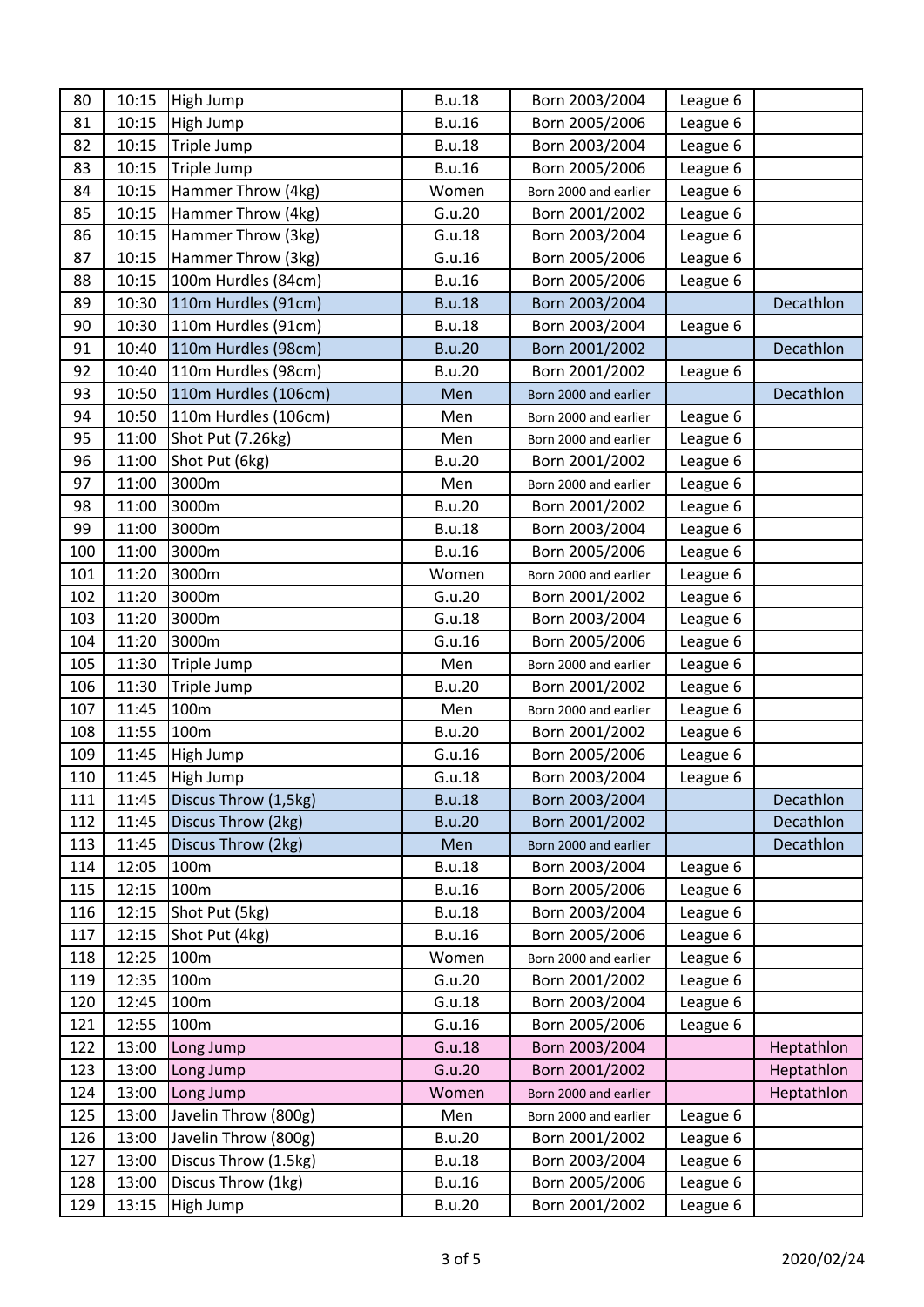| 130 | 13:15 | High Jump             | Men           | Born 2000 and earlier | League 6 |            |
|-----|-------|-----------------------|---------------|-----------------------|----------|------------|
| 131 | 13:30 | <b>Pole Vault</b>     | <b>B.u.18</b> | Born 2003/2004        |          | Decathlon  |
| 132 | 13:30 | Pole Vault            | <b>B.u.20</b> | Born 2001/2002        |          | Decathlon  |
| 133 | 13:30 | <b>Pole Vault</b>     | Men           | Born 2000 and earlier |          | Decathlon  |
| 134 | 13:30 | Shot Put (4kg)        | Women         | Born 2000 and earlier | League 6 |            |
| 135 | 13:30 | Shot Put (4kg)        | G.u.20        | Born 2001/2002        | League 6 |            |
| 136 | 13:30 | 800m                  | Men           | Born 2000 and earlier | League 6 |            |
| 137 | 13:40 | 800m                  | <b>B.u.20</b> | Born 2001/2002        | League 6 |            |
| 138 | 13:50 | 800m                  | <b>B.u.18</b> | Born 2003/2004        | League 6 |            |
| 139 | 14:00 | 800m                  | <b>B.u.16</b> | Born 2005/2006        | League 6 |            |
| 140 | 14:10 | 800m                  | Women         | Born 2000 and earlier | League 6 |            |
| 141 | 14:15 | Long Jump             | Women         | Born 2000 and earlier | League 6 |            |
| 142 | 14:15 | Long Jump             | G.u.20        | Born 2001/2002        | League 6 |            |
| 143 | 14:15 | Long Jump             | G.u.18        | Born 2003/2004        | League 6 |            |
| 144 | 14:15 | Long Jump             | G.u.16        | Born 2005/2006        | League 6 |            |
| 145 | 14:20 | 800m                  | G.u.20        | Born 2001/2002        | League 6 |            |
| 146 | 14:30 | 800m                  | G.u.18        | Born 2003/2004        | League 6 |            |
| 147 | 14:30 | Javelin Throw (500g)  | G.u.18        | Born 2003/2004        |          | Heptathlon |
| 148 | 14:30 | Javelin Throw (600g)  | G.u.20        | Born 2001/2002        |          | Heptathlon |
| 149 | 14:30 | Javelin Throw (600g)  | Women         | Born 2000 and earlier |          | Heptathlon |
| 150 | 14:30 | Discus Throw (2kg)    | Men           | Born 2000 and earlier | League 6 |            |
| 151 | 14:30 | Discus Throw (1.75kg) | <b>B.u.20</b> | Born 2001/2002        | League 6 |            |
| 152 | 14:40 | 800m                  | G.u.16        | Born 2005/2006        | League 6 |            |
| 153 | 14:45 | Shot Put (3kg)        | G.u.18        | Born 2003/2004        | League 6 |            |
| 154 | 14:45 | Shot Put (3kg)        | G.u.16        | Born 2005/2006        | League 6 |            |
| 155 | 15:00 | High Jump             | G.u.20        | Born 2001/2002        | League 6 |            |
| 156 | 15:00 | High Jump             | Women         | Born 2000 and earlier | League 6 |            |
| 157 | 15:00 | 200m                  | Men           | Born 2000 and earlier | League 6 |            |
| 158 | 15:10 | 200m                  | <b>B.u.20</b> | Born 2001/2002        | League 6 |            |
| 159 | 15:20 | 200m                  | <b>B.u.18</b> | Born 2003/2004        | League 6 |            |
| 160 | 15:30 | 200 <sub>m</sub>      | <b>B.u.16</b> | Born 2005/2006        | League 6 |            |
| 161 | 15:40 | 200m                  | Women         | Born 2000 and earlier | League 6 |            |
| 162 | 15:50 | 200 <sub>m</sub>      | G.u.20        | Born 2001/2002        | League 6 |            |
| 163 | 16:00 | 200m                  | G.u.18        | Born 2003/2004        | League 6 |            |
| 164 | 16:00 | Long Jump             | Men           | Born 2000 and earlier | League 6 |            |
| 165 | 16:00 | Long Jump             | <b>B.u.20</b> | Born 2001/2002        | League 6 |            |
| 166 | 16:00 | Javelin Throw (700g)  | <b>B.u.18</b> | Born 2003/2004        |          | Decathlon  |
| 167 | 16:00 | Javelin Throw (800g)  | <b>B.u.20</b> | Born 2001/2002        |          | Decathlon  |
| 168 | 16:00 | Javelin Throw (800g)  | Men           | Born 2000 and earlier |          | Decathlon  |
| 169 | 16:00 | Discus Throw (1kg)    | Women         | Born 2000 and earlier | League 6 |            |
| 170 | 16:00 | Discus Throw (1kg)    | G.u.20        | Born 2001/2002        | League 6 |            |
| 171 | 16:00 | Discus Throw (1kg)    | G.u.18        | Born 2003/2004        | League 6 |            |
| 172 | 16:00 | Discus Throw (1kg)    | G.u.16        | Born 2005/2006        | League 6 |            |
| 173 | 16:00 | Pole Vault            | <b>B.u.16</b> | Born 2005/2006        | League 6 |            |
| 174 | 16:00 | Pole Vault            | <b>B.u.18</b> | Born 2003/2004        | League 6 |            |
| 175 | 16:00 | Pole Vault            | <b>B.u.20</b> | Born 2001/2002        | League 6 |            |
| 176 | 16:00 | Pole Vault            | Men           | Born 2000 and earlier | League 6 |            |
| 177 | 16:10 | 200m                  | G.u.16        | Born 2005/2006        | League 6 |            |
| 178 | 16:20 | 800m                  | G.u.18        | Born 2003/2004        |          | Heptathlon |
| 179 | 16:20 | 800m                  | G.u.20        | Born 2001/2002        |          | Heptathlon |